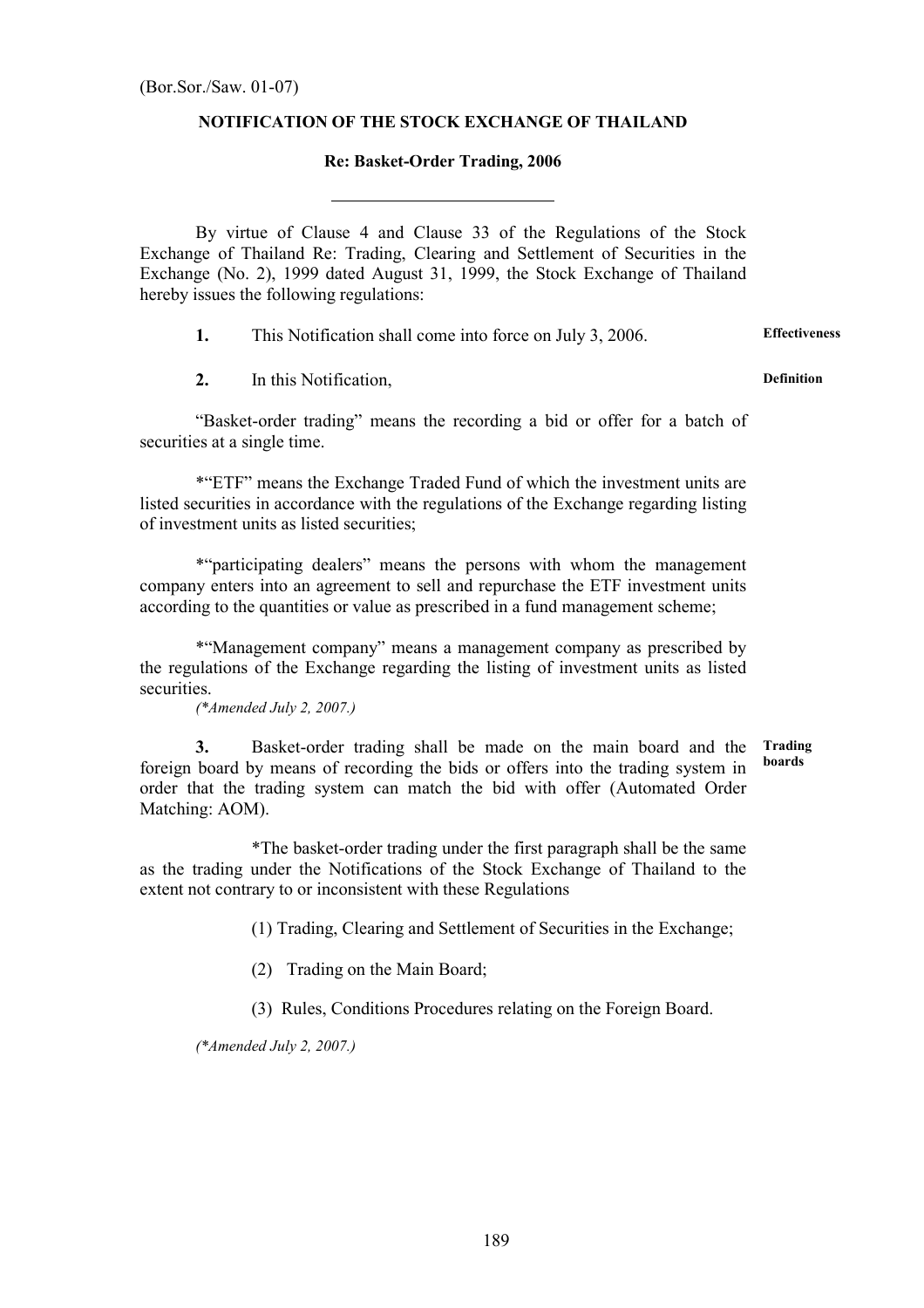4. A member shall record basket-order trading for each batch of Trading securities in accordance with the following criteria: method

(1) Being the bid or offer of one customer;

 \*(2) Being the bid or offer for securities in the SET50 Index or securities in the FTSE SET Large Cap Index or securities listed for underlying index calculation of  $ETF$ .

 (\*Amended July 21, 2008.) (\*Amended November 18, 2008)

 \*(3) The total number of securities is not less than 10 securities except for buying or selling by a participating dealer or market maker of the ETF with the policy to invest in securities based on sectoral index , for the purpose to create or redeem the ETF investment units with the management company, the total number of securities is not less than 5 securities;

(\*Amended July 21, 2008.)

 \*(4) The total trading value is not less than Baht 15 million, except for buying or selling by a participating dealer or market maker of the ETF, for the purpose to create or redeem the ETF investment units with the management company;

(\*Amended July 2, 2007.) (\*\*Amended July 21, 2008.)

 \*(5) Being the bid or offer which specifies bid or offer at the opening price or bid or offer at the closing price or a firm bid or offer price within the spread, and the price shall be not less than and not more than 3 percent  $(+3\%)$  of the last trading price of the such securities; and

(\*Amended November 18, 2008)

 (6) Having a recording of the bid or offer speed not in excess of the rate prescribed by the Exchange.

5. The recording of the bid or offer in basket-order trading must consist of the following particulars:

Conditions on recording of a bid or offer

(1) A letter as designated by the Exchange;

 (2) The serial number of the recording of bids or offers via the Basket-order trading (Basket Number); and

(3) The Customer ID.

\*6. A member may not use a computer program in basket-order trading that can automatically recording of an offer, except with the permission of the Exchange. Use of program trading

(\*Amended July 2, 2007.)

7. A member shall agree to be bound by each bid or offer at the time that each bid or offer is automatically carried out by the trading system, and must ensure that its customer acknowledges and accepts such binding effect. Effect of a bid or offer